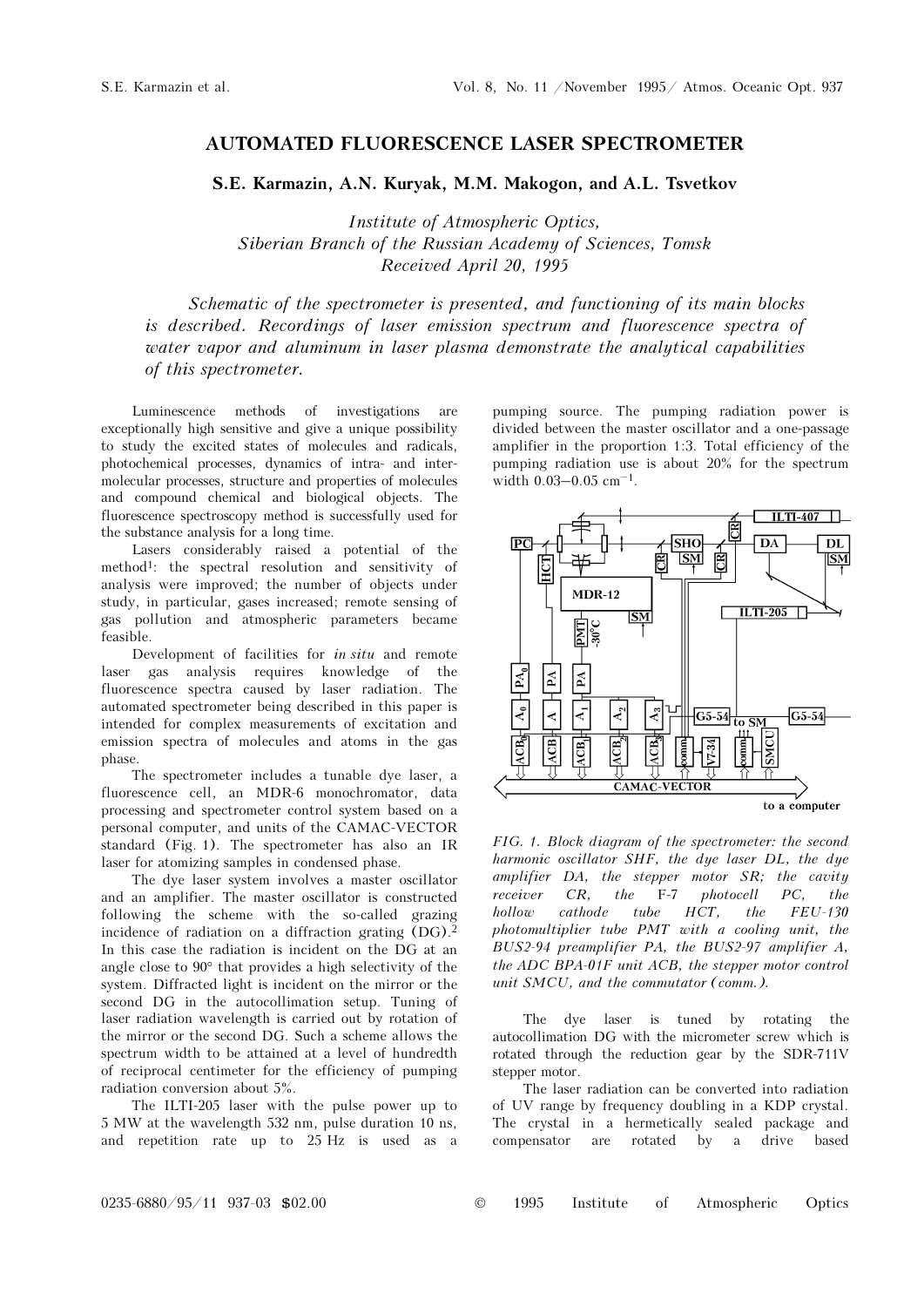on the SDR-711V stepper motor (Fig. 2a). Thus, angular crystal position (synchronism angle) tuning synchronously with changes in the laser wavelength preserving at the same time spatial location of UV radiation and crystal adjustment at the maximum conversion efficiency at each wavelength are provided. For a precise laser tuning to a given wavelength, the hollow cathode tubes are used.

The fluorescence gas cell is made of stainless steel. The highly effective system of collecting radiation matched the monochromator is located inside. The cell is evacuated and filled with the gas under study using the VUP-5 pump. For experiments with solid samples an atomic beam source providing the atom is evacuated and filled with the gas under study using<br>the VUP-5 pump. For experiments with solid samples<br>an atomic beam source providing the atom<br>concentration up to  $10^{13} \text{ cm}^{-3}$  is used or atomization is carried out by radiation of the ILTI-407 laser radiation (this version is shown in Fig. 2b; a sample of the cylinder form is rotated by the electric motor). The cell temperature can be brought up to ∼ 80°C by the builtin heaters.



FIG. 2. The block diagram of the second harmonic generator a and the fluorometer b: focusing and collimating lenses 1 and 5, nonlinear crystal 2, the stepper motor drive 3, compensator 4, filter UVG glass 6, the mirror light collecting system 7 and 8, mirror 9, Pekhan prism 10, and a sample 11.

A large number of the signal sources and objects to be controlled, operation in real time caused the use of a combined measuring and controlling system based on a computer. Standard equipment is also used that, on the one hand, sharply decreases time for creating of the complex and, on the other hand, provides the metrological characteristics of the measurement channels. The measuring and controlling channels were unified to a certain extent that simplified an adjustment, calibration, and testing of the system, as well as its software.

The laser DG, nonlinear crystal, and monochromator are tuned by three identical stepper motors. A choice and change in motor rotation direction, setting of rotation velocity, identification of extreme positions, motor synchronization are carried out by computer. In the spectrometer a programcontrolled starting of the lasers with optically coupled isolation is also realized.

The system of light signal measurement uses the charge integration method3 and consists of BUS2-94 charge sensitive preamplifiers, BUS2-97 controlled amplifiers, and BPA-01F amplitude-to-code converters. When measuring the fluorescence signal, three parallel channels with different amplification factors are used that provides a dynamic range not less than 200 000. The intensity of the light flux is limited from below by the photodetector dark current (0.01 photon per a laser pulse), and from above by maximum amplitude of the preamplifier output signal. The amplifiers are calibrated by computer with the use of a BGA2-97 stable oscillator.

The system proposed allows the measurements to be carried out over a wide range (counting, intermediate, and current) of intensity without switching and filters. The measurement error is mainly determined by statistical nature of the signals and equals 0.2–1.3% for averaging over 20 pulses. When measuring the fluorescence temporal characteristics, a signal from the photomultiplier tube (PMT) is applied to an oscilloscope and photographed.

Power is measured by the cavity receivers PP-1. Signals from these receivers are commutated and measured by the V7-34 voltmeter.

The spectrometer operation in automatic mode under the computer control is supported by the software composed of subroutines of unit survey, information read-out from the crate line, operation with the stepper motors, plot and table output, laser starting and stop, statistical processing of measurements, rejection of fault measurements. Besides, there are service subroutines for tuning dye laser and monochromator to a given wavelength, initial installation of the system, testing and calibration of the system units, examination of the data obtained before, etc. At the beginning of the experiment an operator, in an interactive regime, inputs the tuning range of the laser or the monochromator, the number of measurements to be averaged, and also a service information for representation in the summary listing (measurement conditions, measuring system parameters, etc.). The obtained data are recorded and can be used for further analysis by the operator decision.

The spectrometer specifications are given below.